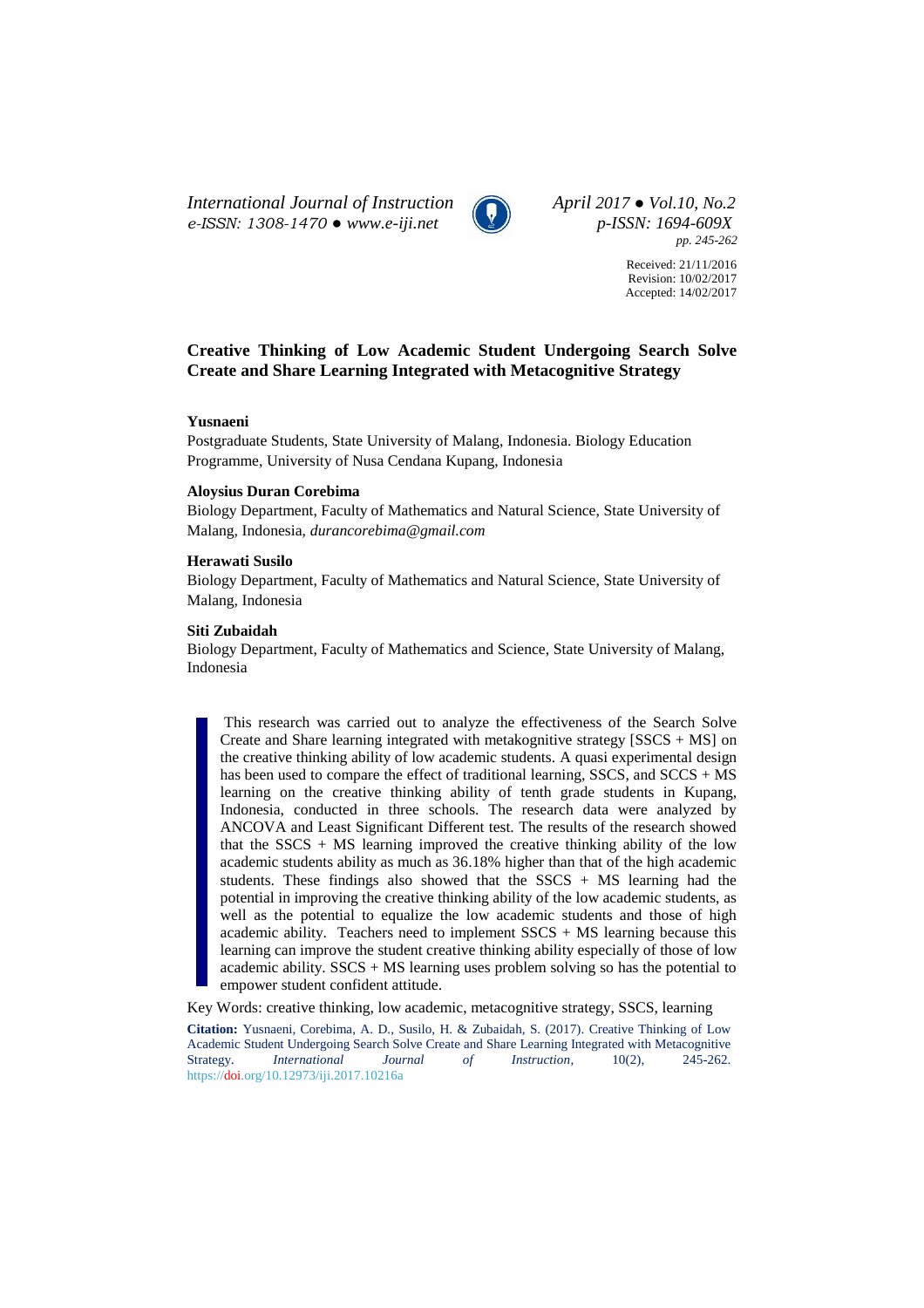## **INTRODUCTION**

The education condition in Indonesia still needs a lot of attention, especially related to the student recruitment system in schools, among others at senior high school level. Almost all schools in Indonesia used the recruitment system based on the Minimum Passing Level (MPL) of National Final Exam. The student recruitment based on such system makes some schools having students of high academic ability (top school category) and some schools having students of low academic ability only. For instance, the passing grade for Senior High School 1 Bekasi is 35.10 - 38.40, while the passing grade for Senior High School Bumi Saleh Bekasi is 20.05-32.15, Senior High School 1 Jakarta 32.80-38.25 and Senior High School 115 Jakarta 18.70-24.16 (BPS, 2015).

The polarization of students having high academic ability or low academic ability in a particular school will have an impact on different teachers' teaching patterns. This condition related to the numerous differences found on the students having high academic ability and those having low academic ability. Students of high academic ability have better learning orientation and learning habits (Sarwar et al., 2009), have a high need for achievement, have a hope for success, and have a higher persistence (Jabeen & Khan, 2013), as well as show a better performance in completing problem solving tasks, and consequence test (Suman & Umapathy, 2003; Ford & Moore, 2013). Meanwhile, the students of low academic ability are often associated with failure in education (Marks, 2006).

Due to a significant difference between students having high academic ability and those having low academic ability, and the teacher's teaching patterns, the gap between students of high academic ability and those of low academic ability will be wider. Corebima (2007) stated that the gap between high academic ability students and low academic ability students should be taken into consideration, and it was expected that the gap becomes smaller in the learning process and learning results. Therefore, the efforts to minimize the gaps among students' based on academic ability need to be done so it can improve the learning quality and increase the potential of students' creative thinking abilities.

Creative thinking is a mental process involving cognitive processing (Beyer, 1987; Swart & Perkinsn, 1990). Tan (2000), Hargrove (2013), and Greenstein (2012) revealed that creative thinking was one of the high-order thinking skills which was very important to be developed in the 21st century. Creative thinking will produce creative generations having potency to solve complex social and environmental issues. Hotaman (2008) also revealed that creative thinking was the ability of making connection between the relations never made before and producing experiences new and original thoughts as a new pattern in a schema.

The students' creative thinking abilities which are different from one another require a learning condition involving a learning experience, so that the potential of creative thinking can develop. All students of different academic abilities can develop their creative thinking skills, if the learning environment provides an opportunity for the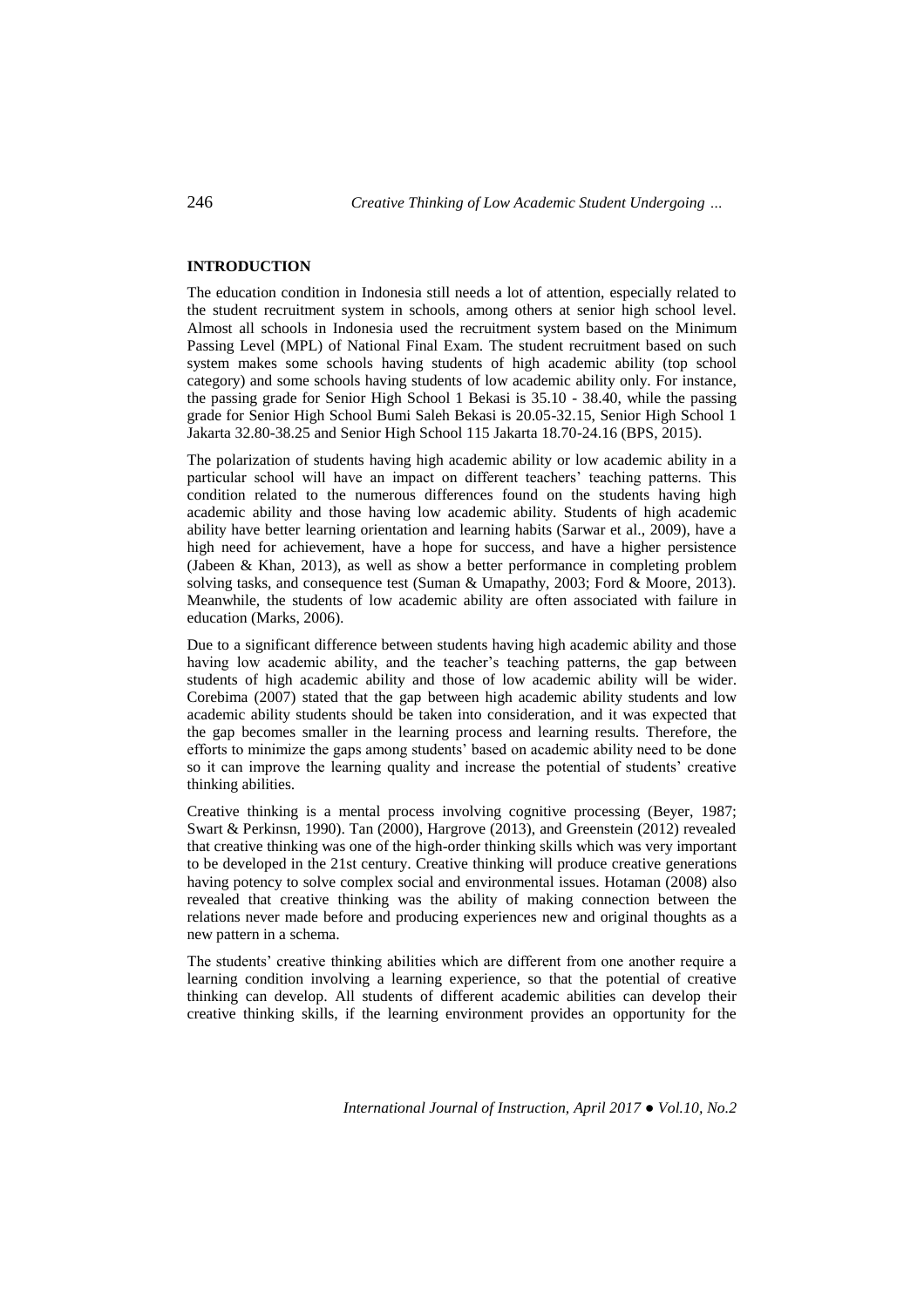development of these thinking skills (Wheeler, 2002); Sternberg (2006) stated that learning environment was a necessary resource for creative thinking.

One of the efforts to develop the creative thinking skill is by creating a learning environment especially by involving students' real experience in learning. This effort can be achieved by implementing appropriate learning models. The effective learning model can minimize the gap between high academic ability students and those of low academic ability. Selecting the appropriate learning model will have an effect on improving their academic ability. Damavandi et al. (2011) revealed that students' ability could be improved by creating learning environment suitable with students' learning styles as well as by implementing flexible learning. Lince (2009) argued that creative thinking as a positive action was an important factor in stimulating brain function that could show and create a good learning style. Therefore, learning should be carried out using student-centered learning model, and one of which is Search Solve Create and Share [SSCS] learning model.

SSCS is one of the cooperative learning models based on problem solving (Awang and Ramly 2008; Pizzini & Separdson, 1992). Chin (1997) reported that SSCS involved the students' learning experience and, developed critical thinking skills, questioning skills, thinking and sharing (Baroto 2009; Irwan, 2011; Johan, 2012). Haw Chen (2013) added that SSCS model helped students to develop advanced cognitive abilities such as creative thinking, problem solving and communication skills.

To improve the thinking skill, in addition to using a learning model, metacognitive strategy (MS) can also be implemented. Metacognitive strategies refer to the awereness of monitoring one's cognitive strategies to achieve specific goals. MS deals with the ways to improve the awareness about the thinking process and the learning that takes place (Flavel, 1981). MS in learning includes planning, observing, and assessing what is learned. According to Costa (1984) and Blakey and Spence (1990), several metacognitive strategies that could be used to develop thinking skills were planning, questioning, selecting consciously, evaluating the ways of thinking and acting, identifying problems, elaborating students' ideas, solving cooperative problem and modeling. In addition to these strategies, underlining, taking notes, summarizing, and concept mapping on reading materials while learning (Slavin, 1986), self-planning and self-assessing (Taccasu Project, 2008) are the strategies that can be used to improve the thinking skill.

The MS used in this research was *underlining* categorized as a monitoring strategy and self assessing which is classified as self-evaluation strategies. Simsek and Balaban (2010) and Weistein and Meyer (1986) revealed that *underlining* was one of the students' strategies in selecting the important ideas from books. The strategy of *underlining* a passage can monitor students' comprehension during the reading activity and optimize the information presented in the book. Riyadi (2012) reported that *underlining* could engage the students actively in constructing their knowledge. While self-assessing strategy was one type of students' self-assessment, in which the students were asked to assess themselves. According to Spiller (2012), self-assessing is the formative assessment process, where the students reflect and evaluate the quality of their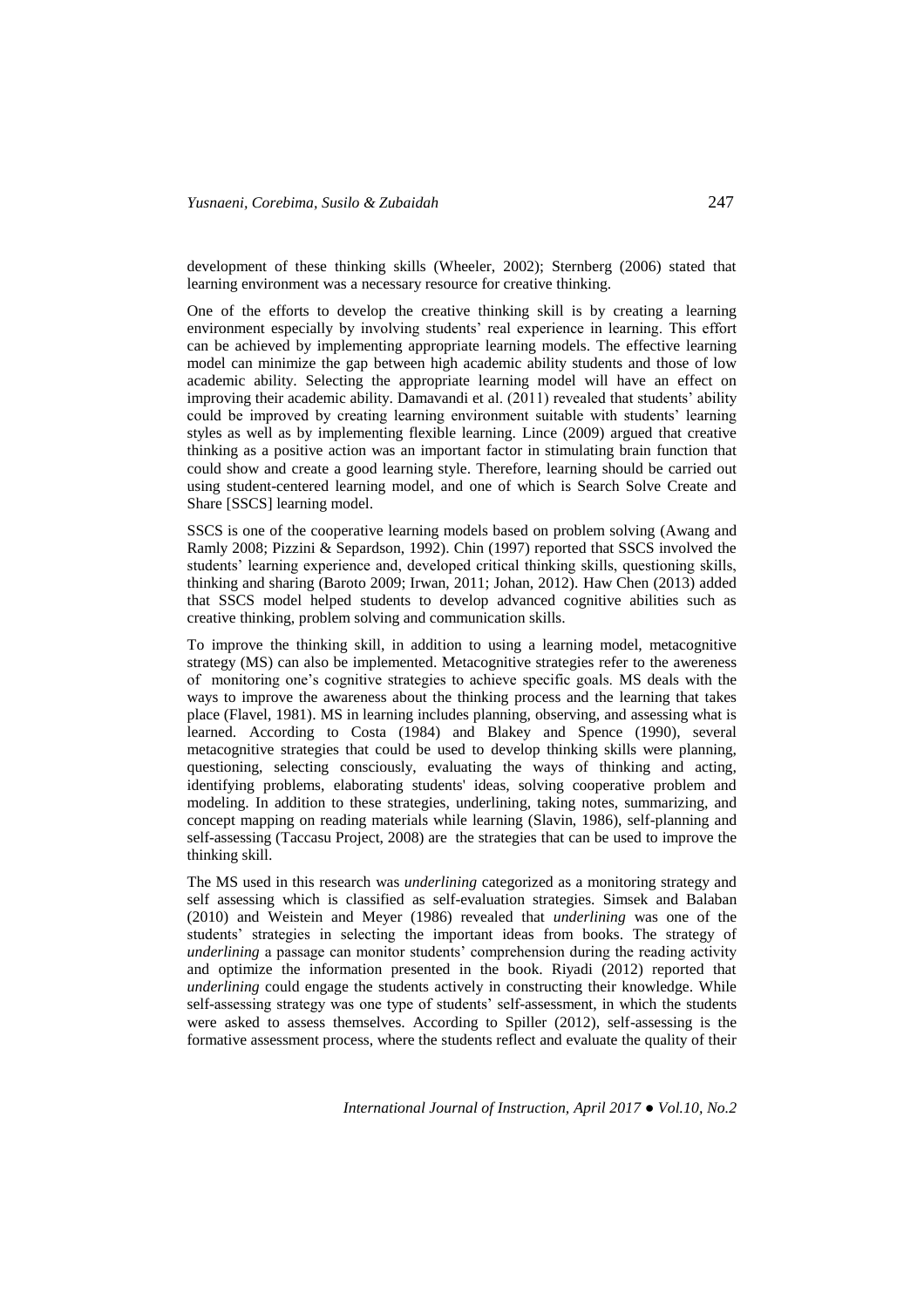work and learning as well as identify their strengths and weaknesses, and then revise it. Andrade and Valtcheva (2009) and Pintrich (2000) stated that self-assessing in learning could improve students' achievement and their self-regulation. Self-regulation is the tendency of a person to monitor and manage their own learning.

Some researches investigating the effect of metacognitive strategies on thinking ability have been reported by Maulana (2008), Miranda (2010). In general, their research results showed that the use of metacognitive strategies in learning could enhance students' thinking ability. Rahimirad and Zare-ee (2015) also reported that metacognitive strategies in learning could improve students' self-efficacy.

By the integration of SSCS and MS learning models those low academic students are expected to improve their learning quality and improve their thinking abilities, especially their creative thinking ability. Moreover, the gaps between the high and low academic ability students can be minimized, and learning results can increase. The results of this research are expected to be taken into considerations by teachers to implement SSCS + MS learning model to improve the learning results of the low academic students while waiting for the new student recruitment system no longer based on the MPL system. This study differs from Suciati (2013). In this study MS was carried out by adding underlining technique in the phase of search and self-assessing at the end of share phase.

## **METHOD**

## **Research Design**

This study was a quasi experimental research conducted by comparing the effectiveness of traditional learning, SSCS, and  $SCCS + MS$  learning models on the creative thinking ability of the tenth grade students in Kupang, Indonesia. The research design (Table 1) was pretest-posttest Nonequivalent control group design (Borg & Gall, 1983).

| The experimental Design of Freeder Totatest hon equivalent control Group Design |                               |                 |  |  |  |
|---------------------------------------------------------------------------------|-------------------------------|-----------------|--|--|--|
| Pretest                                                                         | Treatment                     | Posttest        |  |  |  |
| T1                                                                              | M <sub>1</sub> A <sub>1</sub> | T2              |  |  |  |
| T <sub>3</sub>                                                                  | M2A1                          | T4              |  |  |  |
| T <sub>5</sub>                                                                  | M3A1                          | Т6              |  |  |  |
| T7                                                                              | M1A2                          | T8              |  |  |  |
| T <sub>9</sub>                                                                  | M2A2                          | T <sub>10</sub> |  |  |  |
| T11                                                                             | M <sub>3</sub> A <sub>2</sub> | T <sub>12</sub> |  |  |  |
|                                                                                 |                               |                 |  |  |  |

Table 1

The experimental Design of Pretest - Potstest non equivalent control Group Design

(Adapted from Borg & Gall, 1983)

Note :  $M1 = SSCS + MS$  learning model  $A1 = high$  academic ability

 $M2 = SSCS$  learning model  $A2 = low$  academic ability

 $M3 =$  Traditional learning T <sub>2,</sub> T <sub>4,</sub> T <sub>6</sub>, T <sub>8</sub>, T <sub>10</sub> and T <sub>12</sub> posttest

 $T_1$ , T<sub>3</sub>, T<sub>5</sub>, T<sub>7</sub>, T<sub>9</sub> and T<sub>11</sub> pretest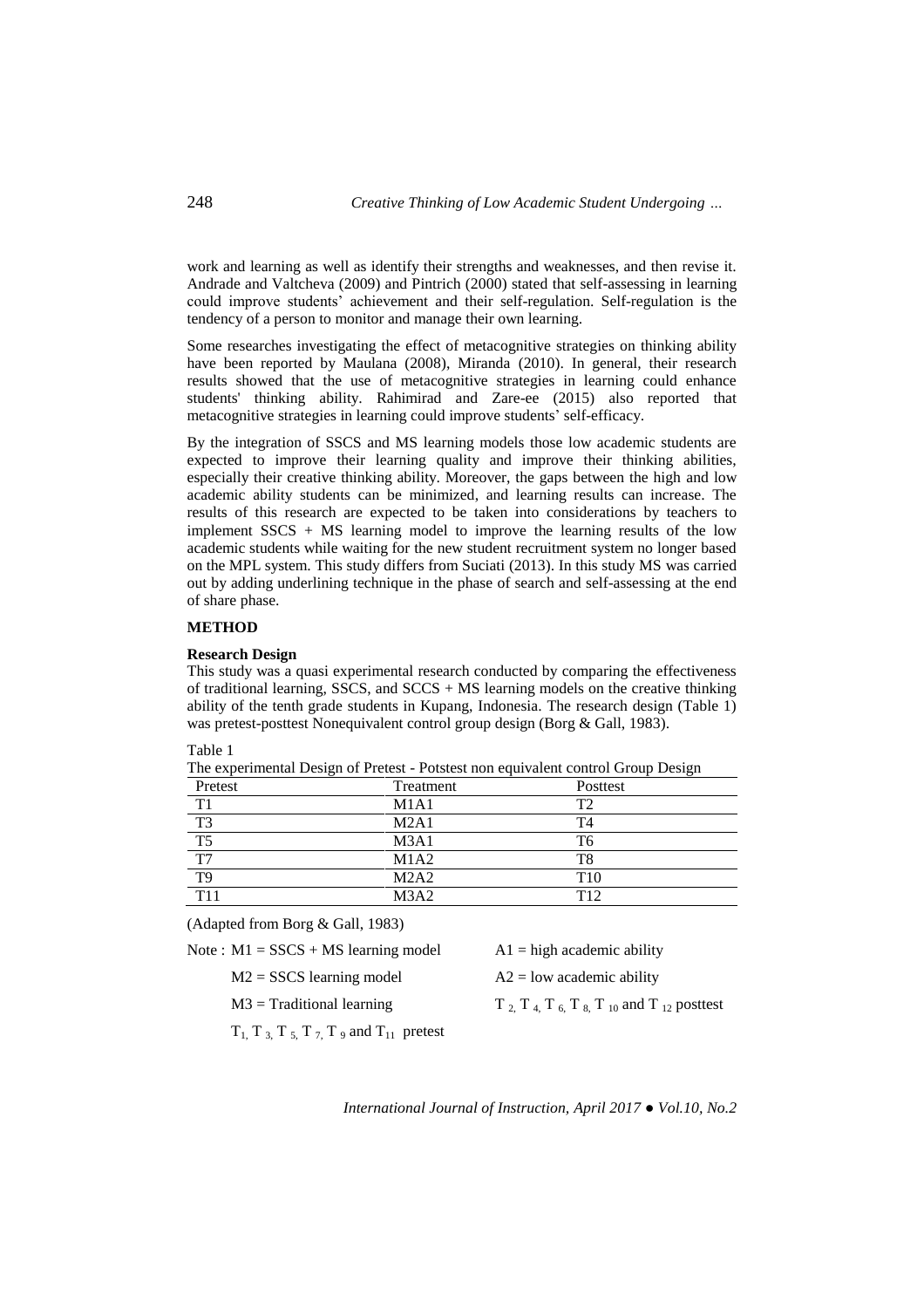## **Study Samples**

This research was conducted in three schools, namely state senior high school 3 Kupang, state senior high school 4 Kupang, and catholic senior high school of Giovanni Kupang. The sampling technique is total sampling based on the consideration that only three of the schools are available in Kupang. Three natural science classes of the tenth grade in the first semester of each school were involved in this study. The research samples consisted of students having homogeneous academic ability based on the placement test result. The high academic students and those of low academic ability were taken as much as 33.3% from each sample class (Suratno, 2010). The three classes were given an essay test developed by the researchers to measure the students' initial creative thinking ability before the treatments were brought about.

#### **Instruments**

The creative thinking ability was measured by essay test, consisting of ten numbers. The measurement of the creative thinking ability score was based of Treffinger et al. (2002) refering to five aspects of creative thinking. Essay tests were given at the beginning (pretest) and the end of the study (post-test). The used instruments were validated before by the expert and empirical validation. Expert validation consisted of content and construct validity. Content validity is the accuracy of an instrument in terms of the content of the instruments, estimated in accordance with the curriculum. Construct validity is related to contruction or science concept to be tested. Construct validity refers to the appropriateness of the results of the measuring instrument with ability to be measured. Empirical validity was conducted on 105 senior high schools students in Kupang, Indonesia. Reliability of the essay test was also examined. Reliability refers to degree of test score which are free from measurement error or an index that indicates the extent to which a measuring instrument is trustworthy or reliable. The reliability of the instrument is 0.71 having distinguishing power as much as 0.41-0.61 and the difficulty level as much as 24.44%-60.56%.

## **Experimental Process**

The three classes of each school were taught by different learning style that is traditional learning, SSCS, and SCCS + MS learning models for one semester. The subject matter consisted of biodivesrsity, virus, protista and monera. The traditional learning was carried out by the teachers without the intervention from the researcher; the SSCS model used the syntax according to Pizzini and Separdson, (1992). SSCS + MS model (also using the same syntax of SSCS model) was carried out by adding the intervention of researcher in the form of underlining technique in the phase of search and self-assessing at the end of share phase.

## **Data Analysis**

The research data were analyzed by using two way ANCOVA followed by post hoc test of Least Significant Different (LSD). All the assumption (normality and homogenity) of ANCOVA have been fulfilled. The normality test result (t-test) related to the scores of pretest is 1.527 and -0.715 (standart error of Skewness and standart error of Kurtosis);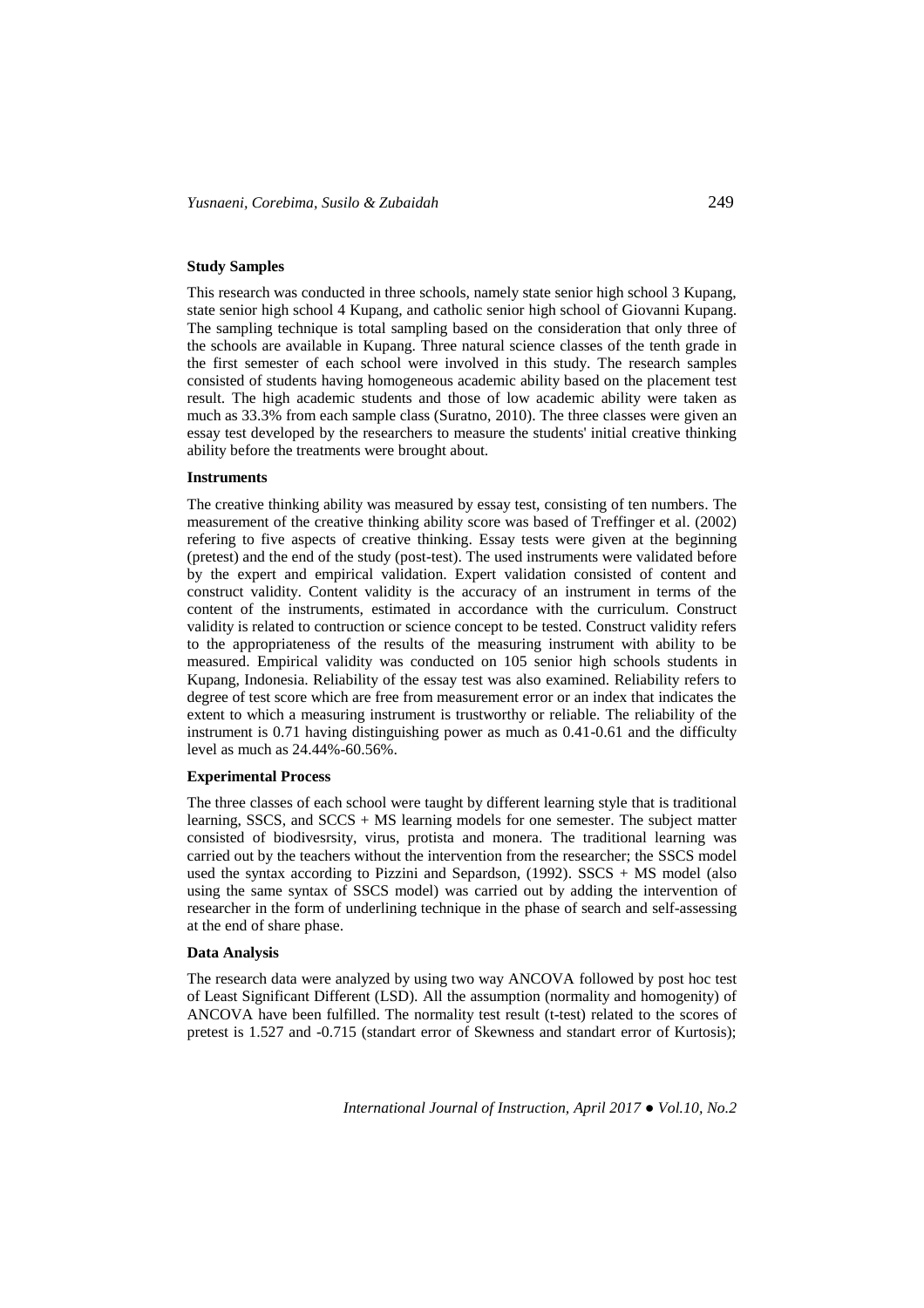the normality test result (t-test) related to the scores of posttest is -0.284 and -1.957 (standart error of Skewness and standart error of Kurtosis). On the other hand the homogenity test result related to the scores of pretest is  $1.192$  (p=0.314); the homogenity test result related to the scores of posttest is  $0.934$  (p=0.460).

## **FINDINGS**

The results of the Ancova test on the students' creative thinking ability are presented in Table 2. The results of the corrected mean of the creative thinking ability of the high and low academic ability students are presented in Table 3. Table 4 shows the corrected mean of the students' creative thinking abilities among the combination learning models and academic ability.

# Tabel 2

The Result of the Ancova Test on Students creative Thinking Ability

| Source                   | Mean Sauare |         |       |
|--------------------------|-------------|---------|-------|
| Creative Ability         | 11268.789   | 113.825 | 0.000 |
| Model                    | 22869.850   | 115.503 | 0.000 |
| Academic Ability         | 1648.170    | 16.648  | 0.000 |
| Model * Academic Ability | 163.313     | 0.825   | 0 440 |

Table 2 shows that the learning model and academic ability have an effect on students' creative thinking ( $p \leq$ sig.0.05), but the interaction between the two factors did not show a significant effect ( $p > sig. 0.05$ ). The results of the corrected mean of the creative thinking ability of the high and low academic ability students are presented in Table 3.

### Table 3

The Results of corrected Mean of the creative Thinking Ability of the Students having high academic Ability and low academic Ability

| Academic | Pretest  | Posttest | <i>Difference</i> | Corrected | Improvement |
|----------|----------|----------|-------------------|-----------|-------------|
| Ability  | creative | creative |                   | creative  | (%)         |
|          | ability  | ability  |                   |           |             |
| High     | 22.27    | 57.01    | 34.73             | 60.24     | 170.50      |
| Low      | 28.22    | 69.37    | 41.14             | 66.17     | 134.48      |

The corrected mean of the creative thinking ability of high and low academic ability students in Table 3 show that the high academic ability students are different from the low academic ability students, in that the score improvement of the low academic ability students was 21.13% higher than that of the high academic ability students. Table 4 shows the comparison of mean score of creative thinking ability for all classes viewed from their low and high academic.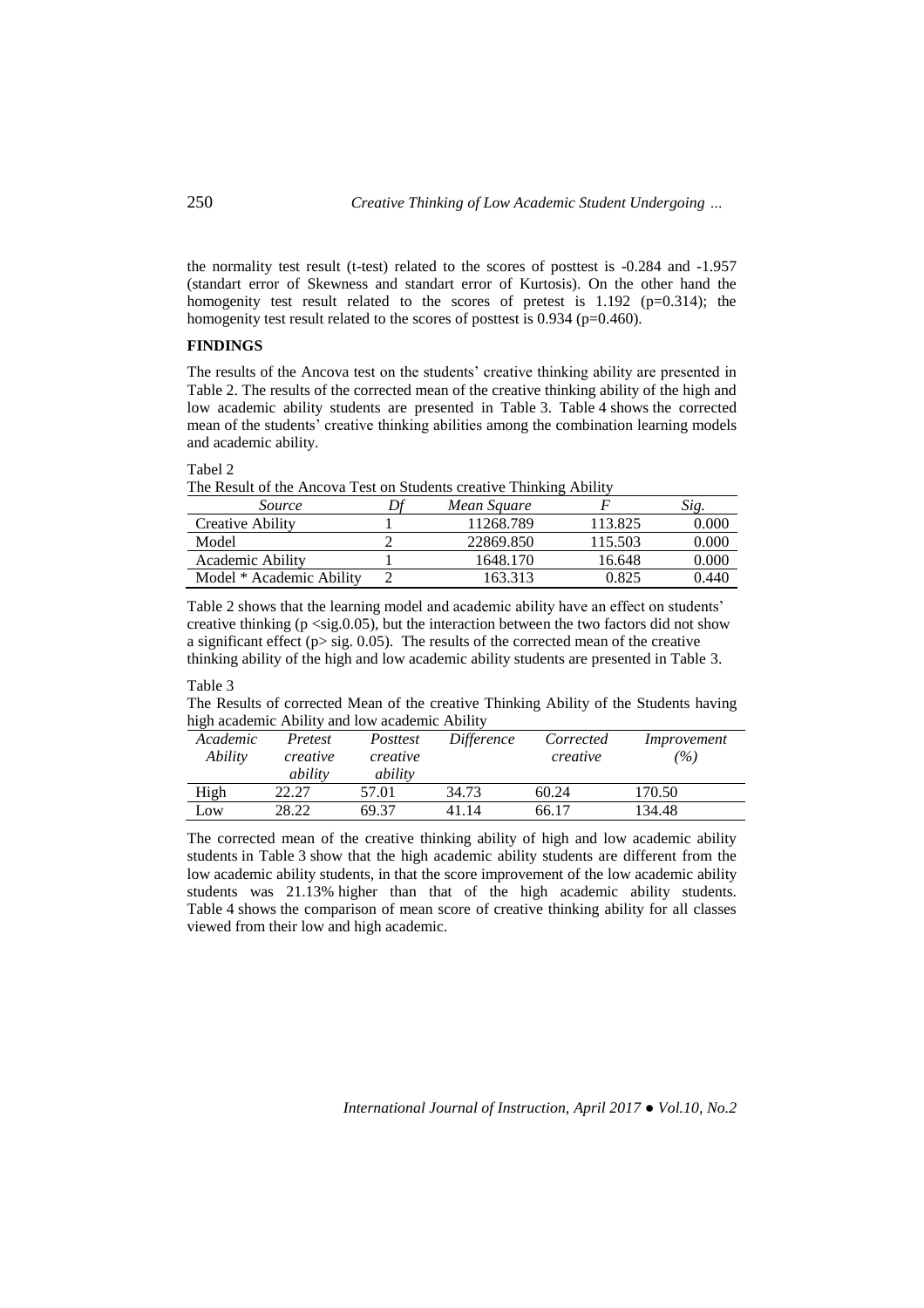Table 4

The comparison of mean score of creative thinking ability for all classes viewed from their low and high academic

| Learning Models           |       | Pretest Posttest | Difference Cor | <i>Improvement</i> (%) Notation |     |
|---------------------------|-------|------------------|----------------|---------------------------------|-----|
| Traditional low academic  | 22.50 | 42.22            | 19.72          | 45,21 100,93                    | a   |
| Traditional high academic | 26.39 | 54.58            | 28.19          | 53.37 102.24                    | n   |
| SSCS low academic         | 23.55 | 63.16            | 39.61          | 65,10 176,05                    | c   |
| SSCS high academic        | 28.16 | 72,11            | 43.95          | 68,98 144,96                    | c d |
| SSCS+MS low academic      | 20.77 | 65.64            | 44.87          | 70,49 239,38                    |     |
| SSCS+MS high academic     | 30.13 | 81.41            | 51.28          | 76.16 152.77                    | e   |

The corrected mean showing the creative thinking ability for all classes in Table 4 related to the traditional learning model show that the creative thinking ability of the high and low academic ability students is different (a and b), but the high academic ability students show an increase of their ability 1, 27% higher than that of the low academic ability students. The opposite thing is happened related to the SSCS learning model and  $SSCS + MS$  learning model. Related to the SSCS learning model, though the LSD notation between the high academic ability and low academic ability students is not different (c and cd), the increase of the creative thinking ability of the low academic ability students is 17,66% higher than that of the high academic ability students. These results show that the low academic ability students can improve their creative thinking ability further, so that they have creative thinking ability equal to that of those of high academic ability. While related to the  $SSCS + MS$  learning model it is seen that the creative thinking ability of the high and low academic ability students is different (d and e); the improvement of the creative thinking ability of the low academic ability students is 36.18% higher than that of the high academic ability students. These results also show that the low academic ability students are not only able to match the high academic ability students, but also exceed them. The visualization of the improvement of the creative thinking ability of the high academic ability students and those of low academic ability on the three learning models can be seen in Figure 1.



Figure 1. The graph of the creative thinking improvement of high and low academic ability students on traditional learning,  $SSCS$  and  $SSCS + MS$  learning models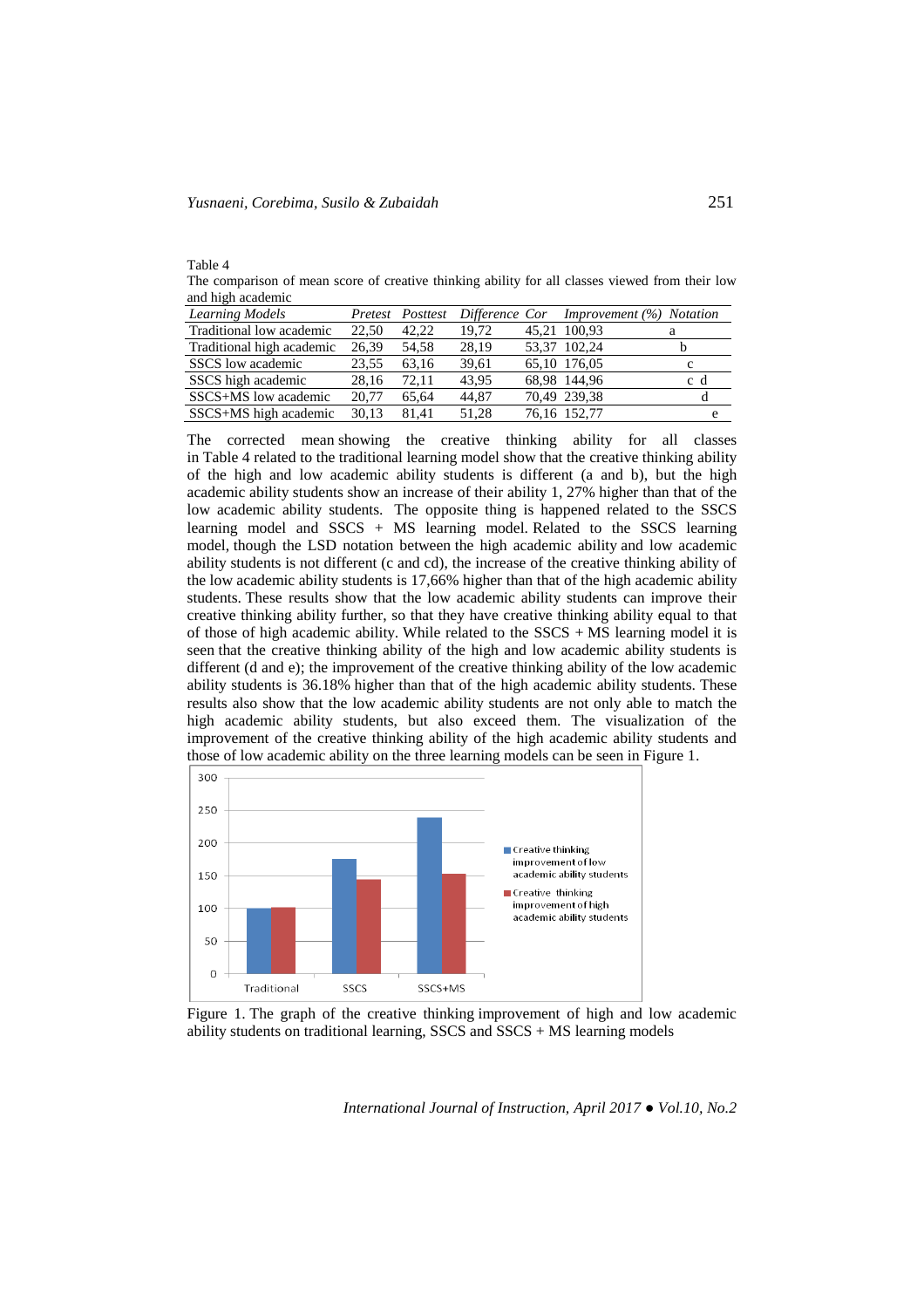## **DISCUSSION**

The results of the research show that the creative thinking ability of the low academic students experiencing SSCS + MS learning model increases, and even exceeds that of the high academic students. This means that the  $SSCS + MS$  learning model is potential in equalizing the creative thinking ability of the low academic students as well as of high academic students. These results are probably caused by of the metacognitive strategies involved in the  $SSCS + MS$  learning model. The integration of metacognitive strategies completes the advantages of the SSCS learning model. MS implemented in SSCS learning (SSCS+MS)gives students the opportunity to monitoring their learning and adapting as necessary. The students who are skillful in using their MS can understand their strengths and weaknesses during their learning. The students who are aware of their own strengths and weaknesses are expected to be able to control their own learning (self-regulated learning). According to Schunk (2008) self-regulated learning is the ability to control and to understand our own learning environment including selecting the best strategies that help to achieve our goal. Self-regulated learning can make the students become independent learners. According to Zumbrunn (2011), the students' quality as independent learners can be seen from their proactive and motivated attitude to voluntarily offer answers to questions, seek additional learning resources when needed, and easily manipulate the learning environment.

Collaborative activity and problem solving that become the characteristics of SSCS  $+$ MS learning model make the low academic students become self-conscious thinkers, which can be clearly seen in the phase of search and solve. Students can express ideas and solutions to any problems raised. Students' creativity are very prominent and various in the create phase although they raised the same problems. These results are in line with Wheeler's opinion (2002) saying that all students of different academic abilities can develop their creative thinking abilities, if the learning environment provides an opportunity for the development of these ideas. Purwanto (1997) also revealed that the thinking ability could be developed and enriched by enriching meaningful experiences in the learning process. In this research, collaboration and problem solving are a form of learning experience that can stimulate the creative thinking abilities of low academic ability students. The learning activity among the students of different academic abilities is potential in improving the thinking ability of the low academic ability students. According to Leisema & Wannapiroon (2014), cooperative learning can strongly encourage the development of students' creative thinking abilities. While Blakey and Spence (1990) revealed that problem solving made the students more able to think actively.

The increase of the creative thinking ability of low academic ability students may not be separated from the role of metacognitive strategies given to them. Metacognitive strategies, especially *underlining* and self-assessing strategies have positive effect and more effective on low academic ability students. Giving an *underlining* on a reading passage can enhance their direct interaction with the subject matter, so that their learning process becomes more meaningful. In *underlining* activity, they not only read, but also involve the thinking process, to determine the important ideas in the reading materials to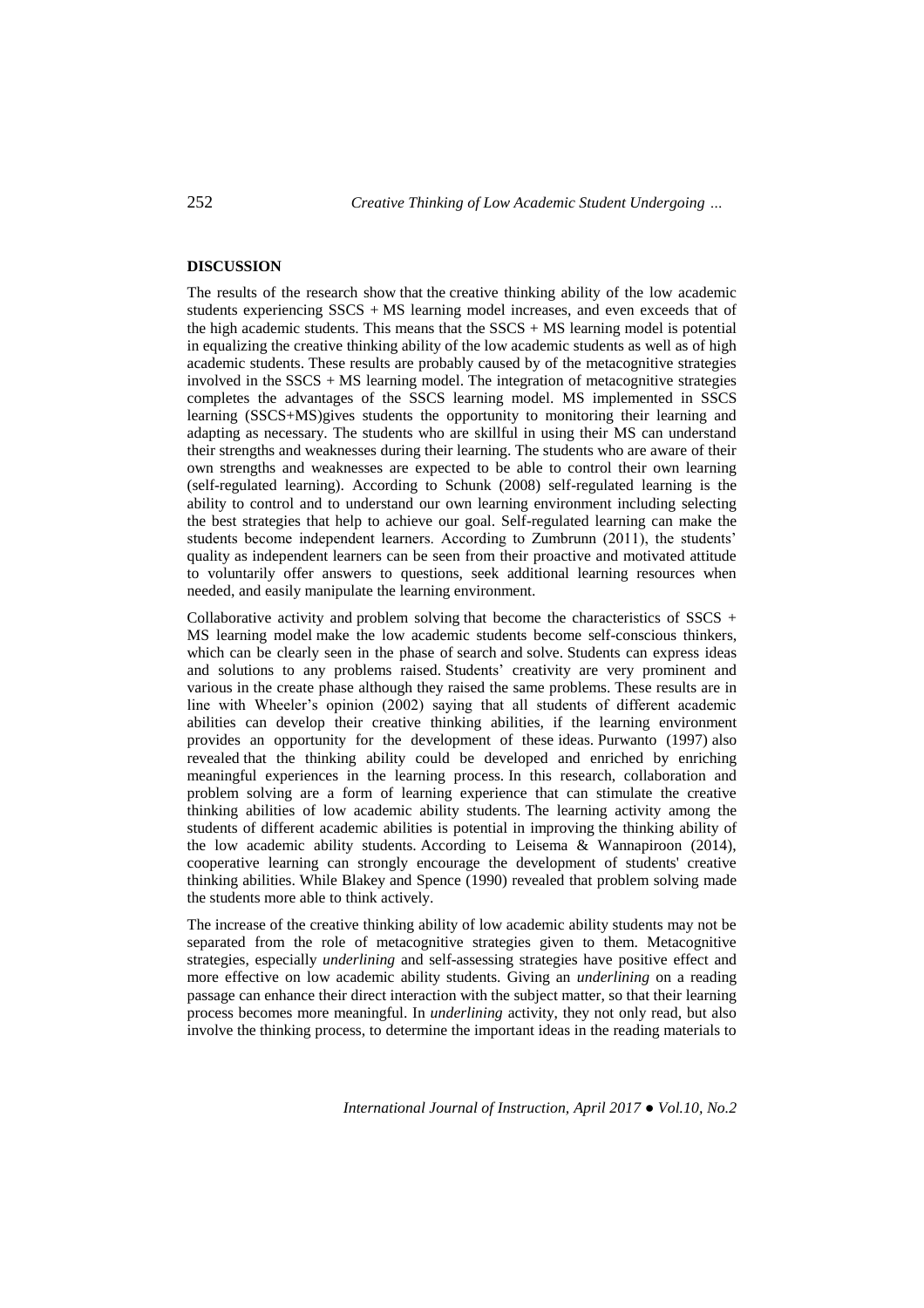be underlined. Several advantages of *underlining* strategy is to make students learn more intensively (Dalyono, 1997), to make it easier to find information (Slavin, 1986) and to help students to construct their own knowledge (Hernowo, 2003). The statements from the three experts revealed the same effects in this research, especially for the low academic ability students.

*Underlining* is a monitoring strategy in learning, especially in relation to reading. If the *underlining* activity is continued and made it as a habit for the low academic ability students, their learning and thinking ability are predicted to be improved. Thus, what is revealed by Marks (2006) that low academic ability students are often associated with failure in learning will not happen. In addition to *underlining* activity, the other activity presumed be able to improve the quality of students' academic ability is the selfassessing activity.

Self-assessing for low academic ability students is strongly assumed to improve their creative thinking ability. This is probably caused by the potency of self-assessing that can foster self-awareness. The questions raised in self-assessing constantly monitor their learning activities, in this case, including the things that will be done, things that have been accomplished, and the things students need to do to improve their learning process. This monitoring activity is thought to be effective to foster their self-awareness. Low academic ability students have been able to do self introspection after they discover their strengths and weaknesses in learning, until finally they strive to improve their learning quality. Hariyati (2007) stated that self-assessing was a process where the students had the responsibility to assess and to reflect on their own learning results. Kartikawati (2013) reported that self-assessing could enhance students' self-regulation. Selfassessing helps to improve students' understanding and students' academic achievement (Duckworth et al., 2009). Self-assessing also can motivate students with a diversity of readiness, experience and background in learning (Spiller, 2012).

Self-reliance and self-awareness in learning of the low academic ability students grown through metacognitive strategies in  $SSCS + MS$  learning model may motivate them to become independent learners. The success of the low academic ability students to become independent learners depends on how they plan, control and evaluate their thinking to be better. Yusnaeni (2015) confirmed that independent learners realized their strengths and weaknesses in learning and tried to make themselves useful by exploring their potential. Pintrick (2000) added that independent learners were active and constructive; they tried to monitor, regulate, control and motivate their behaviors.

Independent learning help students to improve their thinking abilities including the creative thinking. According to Shanon and College (2008), teaching metacognitive strategies to the students can help them to direct their own learning more succesfully. Furthermore, Hargrove (2007) revealed that using some metacognitive strategies could help to develop students' thinking ability, to build their metacognitive skills as well as their creative thinking. Ibe (2009) and Carin (1993) also added that metacognitive strategies in learning could motivate students to raise their learning awareness, provided an opportunity to learn how to understand and to solve an issue, and to foster their creative thinking ability.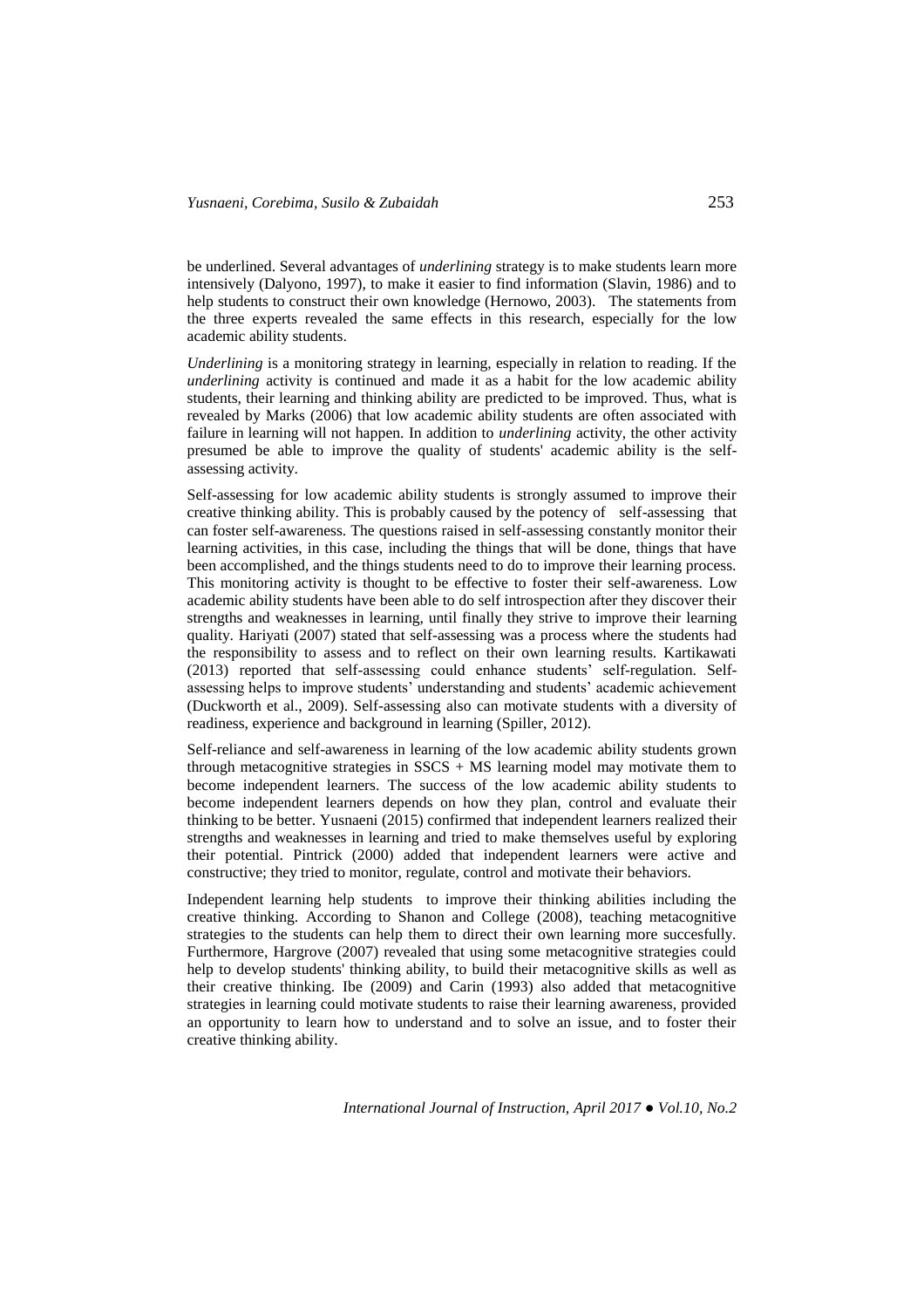To date, the main concern of learning in the classroom is how to motivate low academic ability students to be proactive and to be engaged in learning process. The provision of learning experience in the  $SSCS + MS$  learning model is believed having potential to sharpen the mental and to improve motivation of the low academic ability students. In the class taught by using  $SSCS + MS$  learning model, the low academic ability students demonstrate a change and progress in learning. The low academic ability students participate more actively in the group and show more confidence. This confidence is assumed to be the results of the metacognitive strategies that have been implemented. Metacognitive strategies make them aware of their weaknesses. However, their weaknesses can be overcome and repaired, so that it results in the improvement of their learning quality.

According to de Boer et al. (2013), metacognitive strategies are beneficial for the high academic ability students and low academic ability students. The difference in effectiveness between the students with different level of abilities is quite high. This research showed that the low academic ability students are very motivated with the implementation of the  $SSCS + MS$  learning model; the low academic ability students might show their creative thinking abilities. The teacher teaching strategies and students' learning styles have a very big role in making students as a self-conscious thinker and make them as independent learners. According to Corebima (2009), independent learners can be empowered or trained through specific strategies or effort. Furthermore it is explained too that the implementation of learning strategies such as self-regulation strategies can train students to talk to themself and to get them to constantly monitor and regulate their behavior. Therefore, in this research the low academic ability students can develop into independent learners and have an impact on improving their creative thinking ability when their learning environments are motivated by SSCS + MS learning model. The result of this research supports the findings of Chiu (1998) that metacognitive strategies are effective for low academic ability students and is in contrast to Hattie et al. (1996).

The results of this research also indicate that the learning in the classroom needs to consider the differences of students' academic abilities in order to know the effectiveness of the learning model used, because in this research, the low academic ability students learn more effectively with  $SSCS + MS$  learning model. Thus, as Sidi (2001) and Corebima (2007) said, differences in academic ability needed to be considered in learning, so that the gaps in the learning process and learning results could be minimized. The results of this research also support the statement of Sajedi & Shafizadeh (2015), Pintrich (2002), and Al-Habaishi (2012) stating that the teacher's teaching strategy has a positive and significant correlation with the student's academic performance.

The results of this research are very useful to be implemented in schools or classes, because the majority of the students are those of the low academic ability students. In fact, there are still many schools in Indonesia whose students mostly have low academic ability. By implementing the  $SSCS + MS$  learning model in the classes, it is expected that the gap among the schools of different levels of ability can be minimized.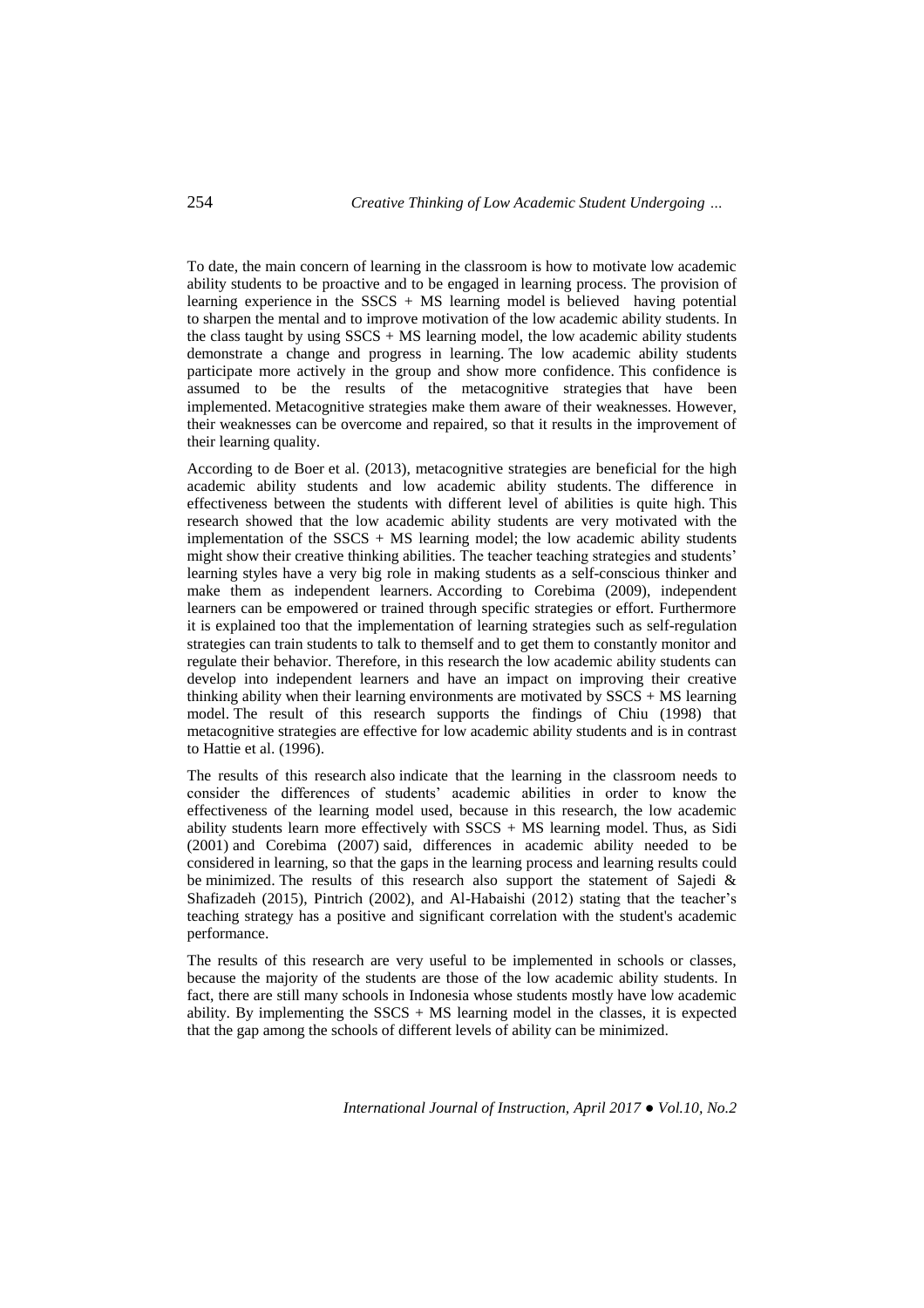## **CONCLUSION**

Based on the research results it can be concluded that  $SSCS + MS$  learning model has the potential to improve the creative thinking ability of the low academic ability exceeding that of the high academic ability students. The improvement of the creative thinking ability of the low academic students in the SSCS + MS learning model is 36.18% higher than that of the high academic ability students. The SSCS + MS learning model improve the quality of learning in the classroom because it can foster awareness of learning and awareness of thinking of the low academic ability students. The SSCS + MS learning model is very useful to be implemented in schools because the majority of the students are those of the low academic ability students.

It is recommended that teachers implement SSCS + MS learning model in schools or classes that have low academic ability students. This learning model improves effectively the creative thinking ability of the low academic ability students.

## **REFERENCES**

Al-Habaishi, S.M. (2012). Investigating the relationship between learning styles, strategies and the academic performance of Saudi English major. *International*  Interdiciplinary Journal of Education, 1(8), 510-520.

Andrade, H., & Valtcheva, A. (2009). Promoting learning and achievement through seflassessment. *Theory into Practice, 48*(1), 12-19.

Awang, H. & Ramly, I. (2008). Creative thinking skill approach through problem – based learning: pedagogy and practice in the engineering classroom. *International Journal of Human and Science, 3*(1), 18-23.

Baroto, G. (2009). *Pengaruh model pembelajaran pbl dan model pembelajaran sscs ditinjau dari kreativitas dan intelegensi siswa* [The Effect of PBL and SSCS learning model viewed from students' Creativity and Intelligence] (Unpublished thesis). Maret University.

Beyer, B. (1987). *Practical strategies for the teaching of thinking*. Boston: Allynannd Bacon Inc.

Blakey, E. & Spence, S. (1990). *Developing metacognition*. ERIC Reproduction Services No ED327218. Retrived from http://www.eric.ed.gov/PDFS/ ED327218.pdf

Borg, W.L & Gall, M.D. (1983). *Educational research, an introduction.* (4<sup>th</sup> Ed.). Longman Inc: New York and London.

BPS. (2015). *Bekasi dalam angka [Bekasi in Numbers].* BPS. Bekasi.

Carin, A.A. (1993). *Teaching modern science.* (6<sup>th</sup> Ed.). New York: Macmillan Publishing Co.

Chin, C. (1997). Promoting higher cognitive learning in science through a problem solving approach. *REACT, 1,* 7–11.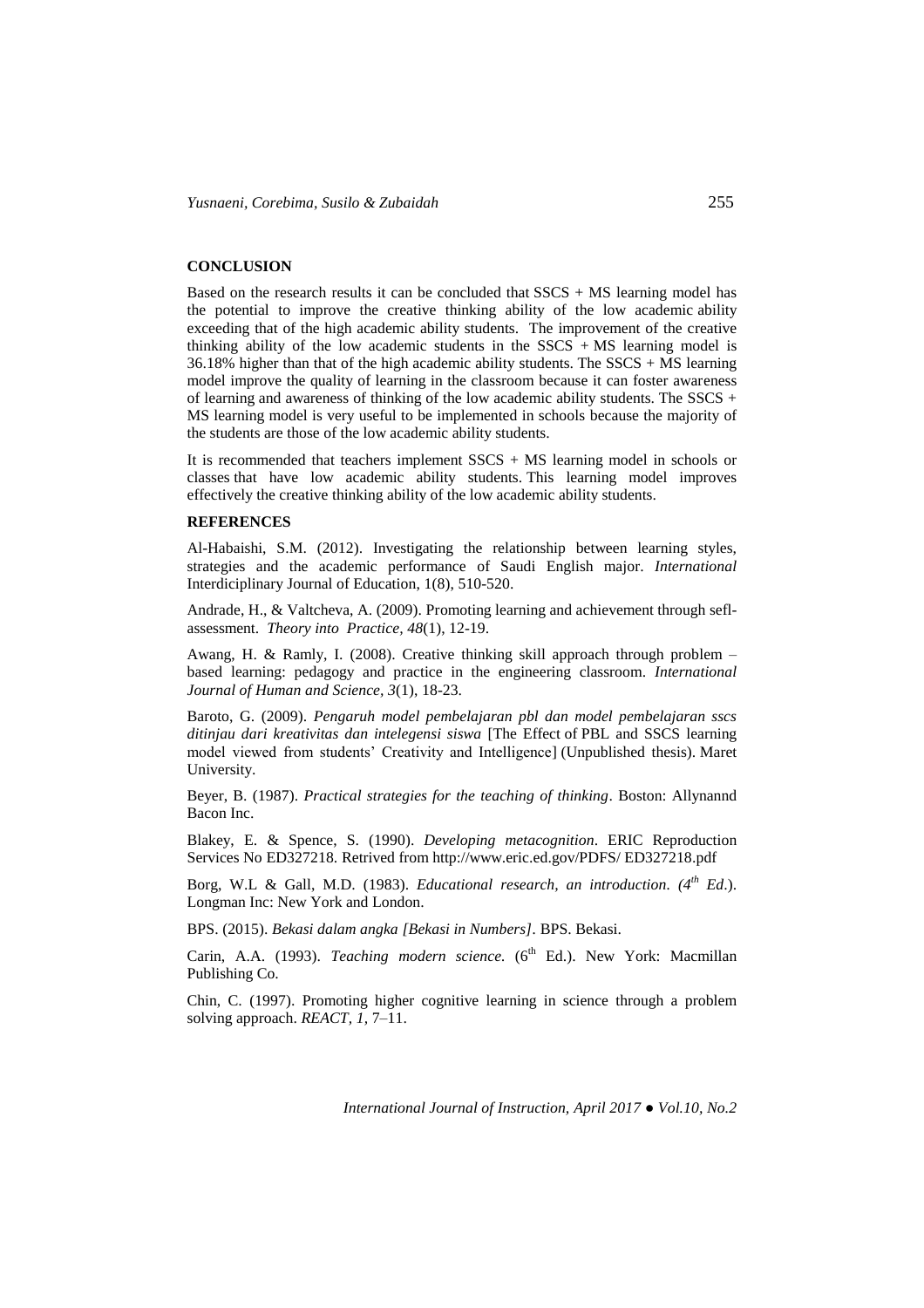Chiu, C.W.T. (1998). *Synthesizing metacognitive interventions: What training characteristics can improve reading performance?* Paper Presented at The Annual Meeting of the American Educational Research Association San Diego. C.A. April 13- 17, 1998.

Corebima, A.D. (2007). Learning strategies having bigger potency to empowering thinking skill and concept gaining of lower academic student. *Proceedings* of Redesigning Pedagogy Conference. Nanyang. May 28-30, 2007.

Corebima, A.D. (2009). *Jadikan peserta didik menjadi pebelajar mandiri* [Make learners to be Independent learners]. Papers presented at UNM on December 19, 2009.

Costa, A.L. (1985). *Teaching behavior that enable student thinking developing minds a source book for teaching thinking*. Richmond: ASCD.

Dalyono, S. (1997). *Psikologi pendidikan* [Educational Psychology]. Jakarta: Rineka Cipta.

Damavandi, A. J., Mahyuddin, R., Elias, H., Daud, S.M., & Shabani, J. (2011). Academic achievement of students with different learning styles. *International Journal of Psychological Studies*, 3(2), 186-192.

De Boer, H., Donker-Bergestra, A.S., & Kostons, D.D.M.N. (2013). *Effective strategies for self-regulated learning: A Meta-Analysis.* Groningen: GIONS.

Duckworth, K., Akerman, R., MacGregor, A., Salter, E., & Vorhaus, J. (2009). *Self regulated learning: Literature review.* London: Institute of Education University/IOE.

Flavel, J.H. (1981). Monitoring social cognitive enterprises: Something else that may develop in the area of social cognition. In J. H. Flavel & L. Ross (eds), *Social cognitive development: Frontiers and possible futures* (pp. 272-278). New York: Cambridge University Press.

Ford, D. Y. & J.L III. Moore. (2013). Understanding and reversing underachievement, low achievement, and achievement gap among high ability African American males in urban school contexts. *Urban Rev*, 45, 339-419.

Greenstein, L. (2012). *Assesing skill 21st century. a guide to evaluating mastery and authentic learning*. New York: Crowin A SAGE Company.

Hargrove, R.A. (2013). Assessing the long-term impact of a metacognitive approach to creative skill development. *International Journal Technol Des Educ*. 23(3), 489-517: doi 10.1007/s10798-011-9200-6.

Hargrove, R.A. (2007). *Creating creativity in the design Studio: Assessing the impact of metacognitive skill development on creative abilities*. (Doctoral dissertation). North Carolina State University.

Hattie, J., Biggs, J., & Purdie, N. (1996). Effects of learning skills interventions on student-learning: A meta-analysis. *Review of Educational Research*, 669, 9-136.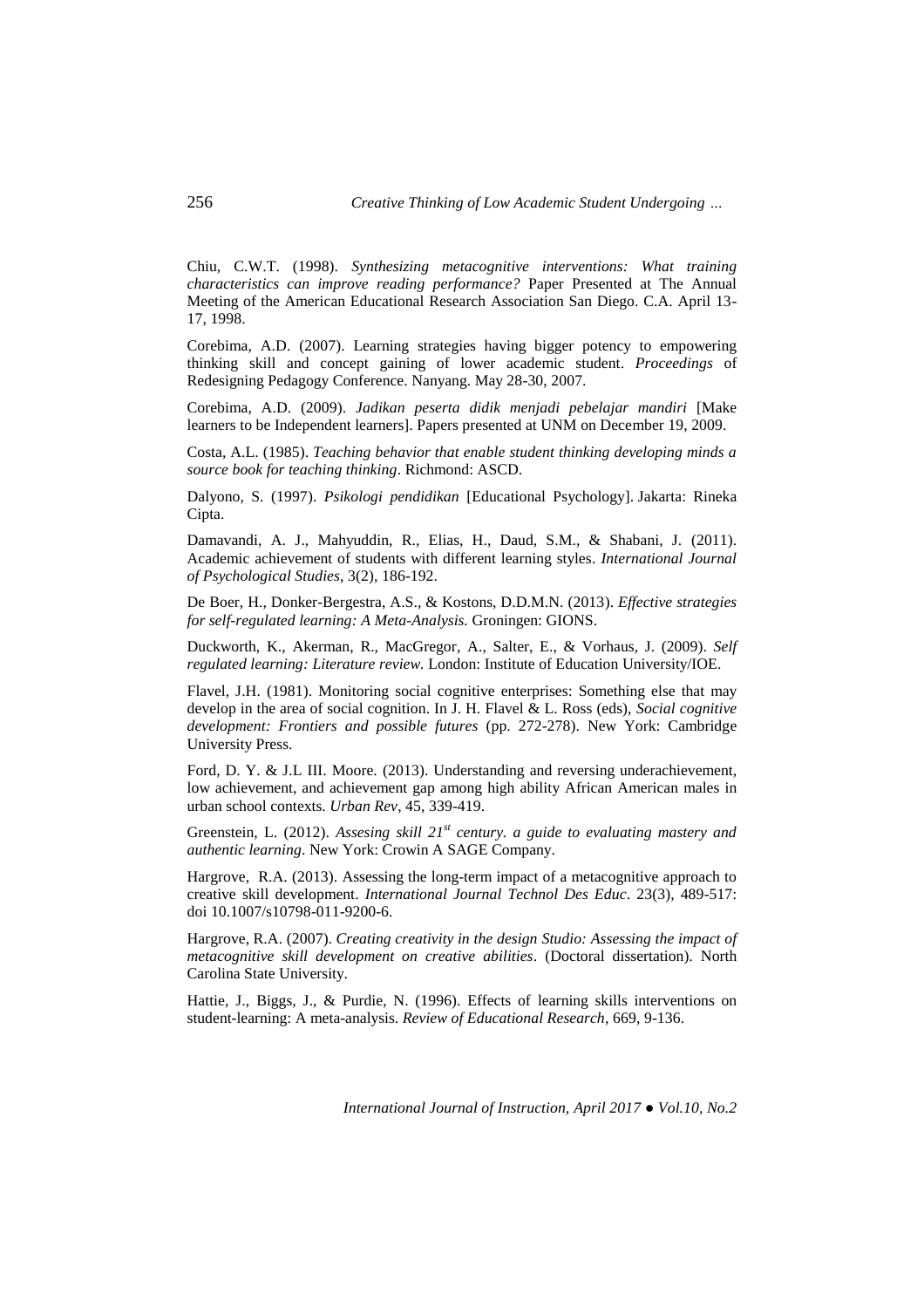Haw Chen,W. (2013). Applying problem-based learning model and creative design to conic-section teaching. *International Journal of Education and Information Technologies, 3*(7), 73-80.

Hernowo. (2003). *Quantum reading: Cara cepat dan bermanfaat untuk merangsang munculnya potensi membaca [Quantum reading: Quick and useful ways to stimulate the reading potential].* Bandung: Mizan Learning Center.

Hotaman, D. (2008). The Examination of the basic skill levels of the students in accordance with the perceptions of teachers, parents and students. *International Journal of Instruction*, 1(2), 39-55.

Ibe, H.N. (2009). Metacognitive strategy on classroom participation and student achievement in senior secondary school scence classrooms. *Science Education International, 20*(1-2), 25-31.

Irwan. (2011). Pengaruh pendekatan problem posing model search, solve, create and share (SSCS) dalam upaya meningkatkan kemampuan penalaran matematis mahasiswa [The effect of problem posing model of search, solve, create and share/sscs in improving students' mathematical reasoning abilities]*. Jurnal Penelitian Pendidikan, 12*(1), 1-10.

Jabeen, S. & M.A. Khan. (2013). A study on need achievement of high and low achievers. *Journal of Educational and Practice, 4*(4), 204-207.

Johan, H. (2012). Pengaruh search, solve, create and share (SSCS) problem solving untuk meningkatkan kemampuan mahasiswa dalam merumuskan dan memilih kriteria pemecahan masalah pada konsep listrik dinamis [The effect of search, solve, create and share (sscs) problem solving to improve students' ability in drawing and to select problem solving criteria in the concept of dynamic electricity]. *Jurnal Exacta*, 10(2), 140-142.

Kartikawati, E. (2013). *Pengembangan assessment formatif untuk meningkatkan habits of mind dan penguasaan konsep mahasiswa pendidikan biologi* [Developing formative assessment to improve habits of mind and concept mastery of biology education students] (Thesis). Universitas Pendidikan Indonesia

Lince, R. (2016). Creative thinking ability to increase student mathematical of junior high school by applying models numbered heads together. *Journal of Education and Practice, 7*(6), 206-212.

Marks, G.N. (2006). Influences on, and the consequences of low achievements. *The Australian Educational Researcher, 33*(1), 95-115.

Maulana. (2008). Pendekatan metakognitif sebagai alternatif pembelajaran matematika untuk meningkatkan kemampuan berpikir kritis mahasiswa PGSD [Metacognitive approach as a mathematics learning alternative to enhance the critical thinking skills of elementary school teacher education students]. *Jurnal Pendidikan Dasar, 2*(10), 1-8.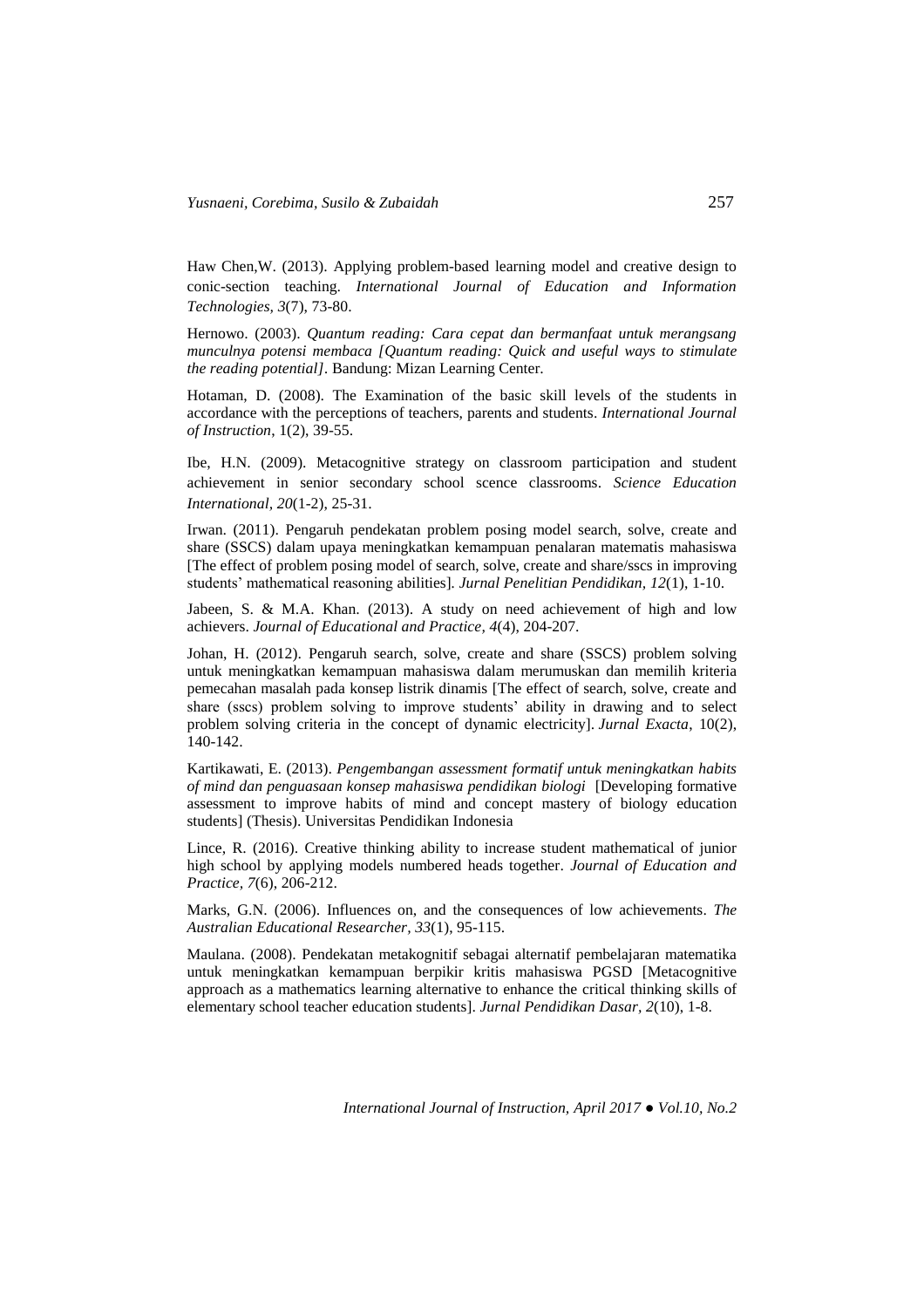Miranda, Y. (2010). Dampak pembelajaran metakognitif dengan strategi koperatif terhadap kemampuan metakognitif siswa dana mata pelajaran biologi di sma palangka raya [The effect of metacognitive learning using cooperative strategy on students' metacognitive skill in biology subject of senior high school in Palangkaraya]. *Jurnal Penelitian Kependidikan, 2*(2), 187-201.

Pintrich, P.R. (2000). The role of metacognitive knowledge in learning, teaching and assessing. *Teory into Practice, 41*(4), 219-225.

Pizzini, E.L., & Separdson, D.P. (1992). A comparison of the classroom dynamics of a problem solving and traditional laboratory model of instruction using path analysis. *Journal of Research in Science Teaching, 29*(3), 243-258.

Purwanto, G. (2007). *Psikologi pendidikan* [Educational psychology]. Bandung: PT Rosda Karya.

Rahimirad, M. & Zare-ee, A. (2015). Metacognitive strategy instruction as a means to improve listening self-efficacy among irania undergraduate learners of English. *International Journal of Instruction, 8*(1), 117-132.

Riyadi, I. (2012). Strategi belajar metakognisi untuk meningkatkan kompetensi siswa pada mata pelajaran IPS [Metacognition learning strategy to improve students' competency in social science subject]. *Jurnal Magistra, 24*(82), 28-36.

Sajedi, R., & Hamid, S. (2015). A study of relationship between learning strategy, achievement, motivation and academic performance among the student of Semnan university of medical science. *International Journal Review Life Society, 5*(4), 268-276.

Sarwar, M., Bashir, M., et al. (2009). Study orientation of high and low level achievers at secondary level in Pakistan. *Educational Research and Review, 4*(4), 44-47.

Schunk, D.H., (2008). Metacognition, self-regulation, and self-regulated learning: Research recomendation. *Educational Psychology Review, 20*(4), 463-467.

Shanon, S.V., & College, W.S. (2008). Using metacognitive strategies and learning styles to create self-directed learners. *Institute for Learning Styles Journal, 1,* 14-28.

Sidi, I.D. (2001). *Menuju masyarakat belajar: Menggagas paradigma baru pendidikan*  [Towards learning society: Initiating new paradigm of education]. Jakarta: Logos Wacana Ilmu.

Simsek, A., & Balaban, J. (2010). Learning strategies of successful and unsuccessful university student. *Contemporary Educational Technology, 1*(1), 36-45.

Slavin, R.E. (1986). *Education psychology. Theory and practice.* (4 th Ed.). New York: Paramount Publishing.

Slavin, R.E. (2001). *Cooperative learning: Theory, research, and practice*. London: Allimand Bacon.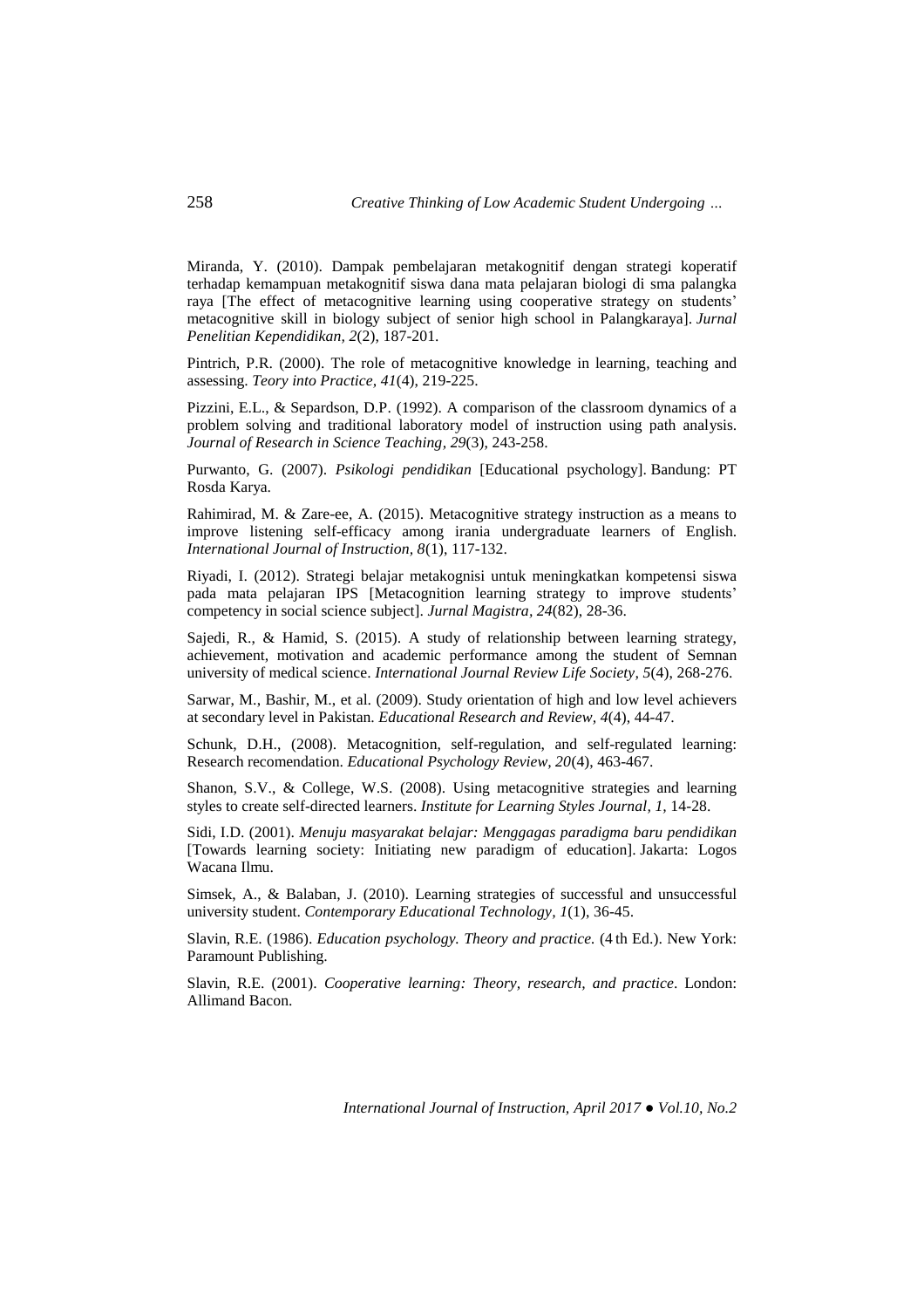Spiller, D. (2012). *Assessment matters: Self-assessment and peer assessment*. Wahanga: The University of Waikato.

Sternberg, R.J. (2006). The nature of creativity. *Creativity research journal*, 18(1), 87- 98.

Suciati, N. (2013). Pengaruh pembelajaran search, solve, create dan share dengan strategi metakognitif terhadap kemampuan menyelesaikan masalah dan berpikir kritis siswa [The effect of search, solve, create and share learning supported by metacognitive strategies on problem solving skills and critical thinking of students]. *Jurnal Pendidikan Sains, 1*(2), 194-200.

Suman, L.N., & Umapathy, A. (2003). Parent child relationship and achievement motivation. *Indian Psychological Rev, 36*, 20-27.

Suratno. (2010). Memberdayakan keterampilan metakognisi siswa dengan strategi pembelajaran jigsaw reciprocal teaching (JIRAT) [Empowering of metacognition skills by learning strategy of jigsaw reciprocal teaching (JIRAT)]. *Jurnal Ilmu Pendidikan, 17*(2), 150-156.

Taccasu project. (2008). Metacognition. Retrived April 20th, 2016 from [http://www.hku.hk/cepc/taccasu/ ref/metacognition.htm.](http://www.hku.hk/cepc/taccasu/%20ref/metacognition.htm.)

Tan, A.G. (2000). A review of the study creativity in Singapore. *Journal of Creative Behaviour, 34*(4), 259-284.

Treffinger, D.J., Young, G.C., Selby, E.C., & Shepardson, C. (2002). *Assessing creativity: A guide for educator. Center for creative learning*. Florda: Sarasota.

Weistein, C.E. & Meyer, R. (1986). The teaching of learning strategies*.* In M.C. Wittrock (Ed.). *Handbook of Research on Teaching*. pp 315-327. New York: Macmillan.

Yusnaeni. (2015). Strategi metakognitif: Strategi menjadi pebelajar mandiri [Metacognitive strategy: Strategy to be independent learners]. *Prosiding Seminar Nasional Pendidikan Biologi dan Sains Biologi*. 47-56.

Zumbrunn, S. (2011)*. Enchouraging self-regulated learning in the Classroom: A review of the literature*. Metropolitan Educational Research Consortium (MERC). Virginia Commenwealth University.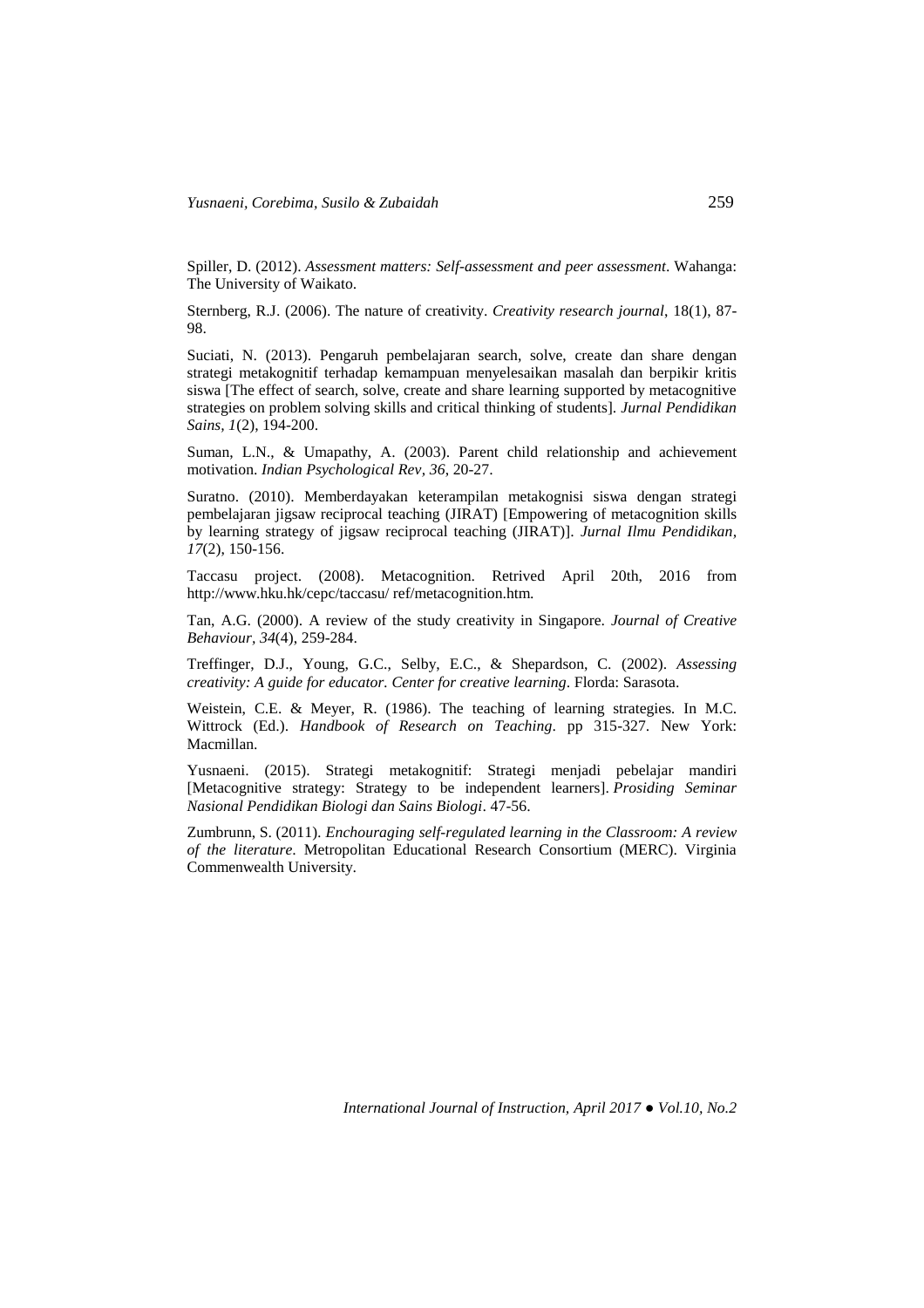#### **Turkish Abstract**

#### **Düşük Akademik Başarıya Sahip Öğrecilerin Yaratıcı Düşünmelerini Bilişötesi Stratejilerle Bütünleştirilmiş Öğrenmeyle Araştırma Çözme Yaratma ve Paylaşma**

Bu araştırma düşük akademik başarıya sahip öğrencilerin bilişötesi stratejilerle (SSCS+MS) bütünleştirilmiş araştırma, çözme, yaratma ve paylaşma öğrenmelerinin etkililiğinin analizini gerçekleştirmiştir. Endonezya Kupang'daki üç okuldaki 10. sınıf öğrencilerinin Klasik öğrenme ve SSCS, ve SSCS+MS ile yaratıcı düşünme becerilerini karşılaştırmak için yarı deneysel yöntem kullanılmıştır. Araştırma verileri, ANNOva ve Anlamsal Farklılık Testi ile analiz edilmiştir. Araştırma sonuçları SSCS+MS öğrenme düşük akademik başarıya sahip öğrencilerin yaratıcı düşünmelerini yüksek akademik başarıya sahip öğrencilere göre %36,18 arttırmıştır. Bulgular ayrıca SSC+MS öğrenmenin düşük akademik başarıya sahip öğrencilerin yaratıcı düşünme becerilerini geliştirdiğini ve yüksek akademik başarıya sahip öğrencilerle aynı seviyeye ulaşma potansiyellerini arttırdığını göstermiştir.

Anahtar Kelimeler: yaratıcı düşünme, düşük akademik başarı, bilişötesi strateji, SSCS öğrenme

### **French Abstract**

#### **Pensée Créative d'Étudiant Universitaire Bas Subissant Recherche Résout Créent et Part(Action) Apprenant Intégré avec Stratégie Metacognitive**

Cette recherche a été effectuée pour analyser l'efficacité de la Recherche Résolvent Créent et la Part(l'Action) apprenant intégré avec la stratégie metakognitive [SSCS + MME] sur la capacité pensante créative d'étudiants universitaires bas. Un design(une conception) expérimental quasi a été utilisé pour comparer l'effet d'apprentissage traditionnel, SSCS et SCCS + MME apprenant sur la capacité pensante créative d'étudiants de seconde(de dixième année) dans Kupang, l'Indonésie, conduite à trois écoles. Les données de recherche ont été analysées par ANCOVA et le test Différent le Moins significatif. Les résultats de la recherche ont montré que le SSCS + le MS apprenant améliorés la capacité pensant créative de la capacité d'étudiants universitaire basse bien 36.18 % plus haut que celui des hauts étudiants universitaires. Ces conclusions ont aussi montré que le SSCS + le MS apprenant avait le potentiel dans l'amélioration de la capacité pensant créative des étudiants universitaires bas, aussi bien que le potentiel pour égaliser les étudiants universitaires bas et ceux de haute capacité universitaire.

Mots Clés: pensée créative, universitaire bas, metacognitive stratégie, SSCS, apprentissage

#### **Arabic Abstract**

#### **التفكير اإلبداعي من انخفاض الطالب األكاديمية يخضع للبحث حل إنشاء وتبادل التعلم المتكامل مع استراتيجية ما وراء المعرفة**

وقد أجريت هذه الدراسة إلى تحليل فعالية بحث حل إنشاء وتبادل التعلم متكاملة مع استراتيجية ماوراء المعرفية + SSCS[ [MSعلى القدرة على التفكير اإلبداعي من الطالب الدراسي منخفض. وقد تم استخدام التصميم التجريبي شبه لمقارنة تأثير التعلم التقليدي، SSCS، و MS + SCCSالتعلم على قدرة التفكير اإلبداعي لدى طلبة الصف العاشر في كوبانغ، إندونيسيا، التي أجريت في ثالث مدارس. وقد تم تحليل البيانات والبحوث التي ANCOVA وبأقل اختبار مختلفة كبير. وأظهرت نتائج البحث أن التعلم MS + SSCS تحسين القدرة على التفكير اإلبداعي من انخفاض طالب األكاديمية القدرة بقدر أعلى ٪81.63 من أن الطالب األكاديمي العالي. وأظهرت هذه النتائج أيضا أن التعلم MS + SSCS لديه القدرة على تحسين قدرة التفكير الإبداعي للطلاب الأكاديمية منخفضة، فضلا عن القدرة على معادلة الطلاب الدراسي المنخفض وتلك القدرة الأكاديمية العالية.

الكلمات الرئيسية: التفكير اإلبداعي، وانخفاض، واستراتيجية ما وراء المعرفة األكاديمية، SSCS، والتعلم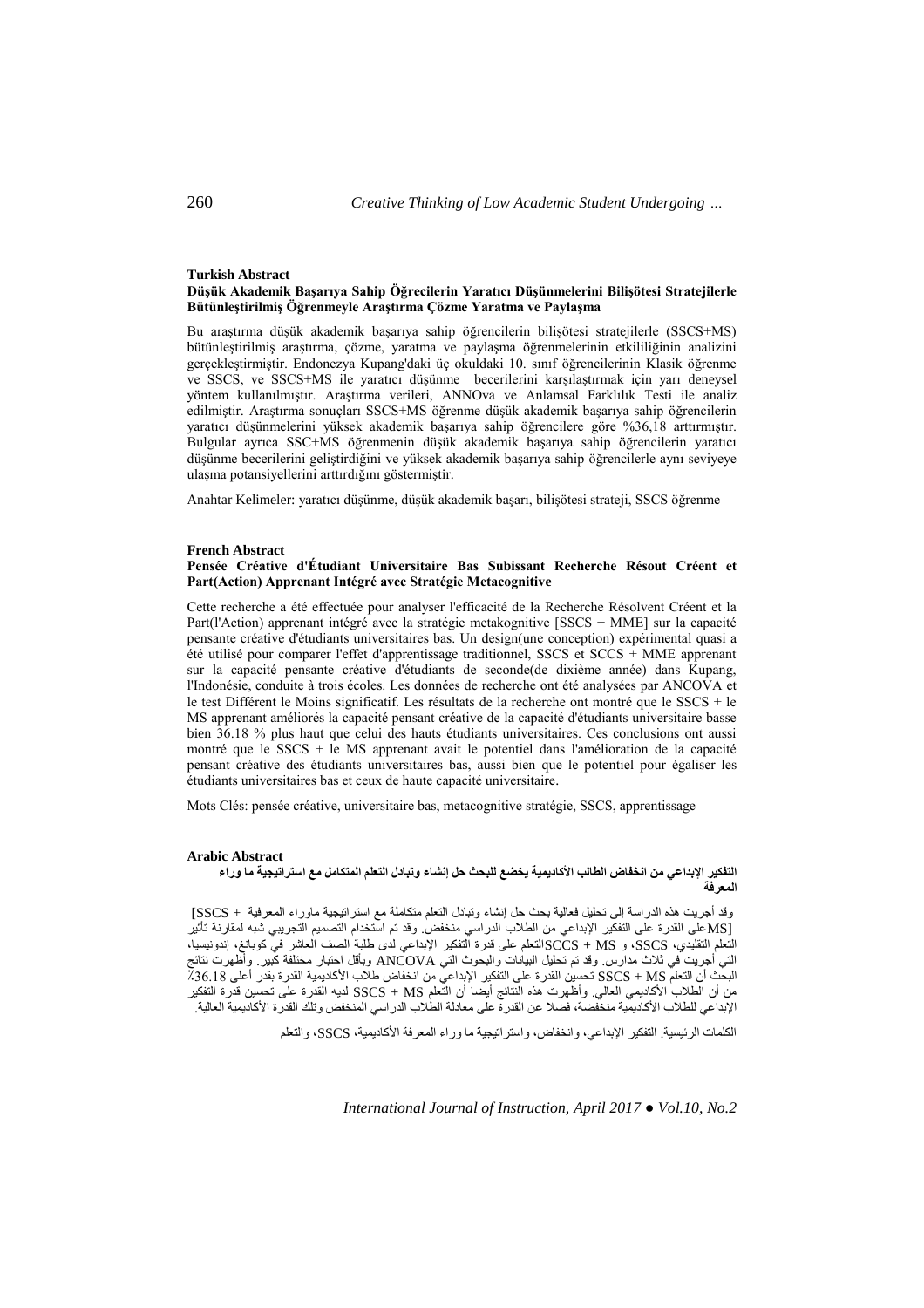#### **German Abstract**

#### **Kreatives Denken von niedrigen akademischen Studenten, die sich durchsuchen, lösen und teilen Lernen integriert mit Metakognitiver Strategie**

Diese Forschung wurde durchgeführt, um die Wirksamkeit der Suche lösen Lernen, die mit der metakognitiven Strategie [SSCS + MS] über die kreative Denkfähigkeit von Studierenden mit niedrigem akademischem Studium integriert wurde. Ein quasi experimentelles Design wurde verwendet, um die Wirkung von traditionellem Lernen, SSCS und SCCS + MS Lernen auf die kreative Denkfähigkeit der zehnten Klasse Studenten in Kupang, Indonesien, in drei Schulen durchgeführt zu vergleichen. Die Forschungsdaten wurden durch ANCOVA und Least Significant Different Test analysiert. Die Ergebnisse der Forschung zeigten, dass das SSCS + MS Lernen die kreative Denkfähigkeit der Studierenden mit niedrigem akademischem Studium so viel wie 36,18% höher als die der hohen akademischen Studenten verbesserte. Diese Erkenntnisse zeigten auch, dass das SSCS + MS-Lernen das Potenzial zur Verbesserung der kreativen Denkfähigkeit der niederen akademischen Studenten sowie das Potenzial hatte, die niedrigen akademischen Studenten und die mit hohem akademischem Können auszugleichen.

Schlüsselwörter: kreatives Denken, niedrige akademische, metakognitive Strategie, SSCS,Lernen

#### **Malaysian Abstract**

## **Pemikiran kreatif Pelajar Rendah Akademik Menjalani Carian Mencipta Penyelesaian dan Perkongsian Pembelajaran Bersepadu dengan Strategi Metakognitif**

Kajian ini telah dijalankan untuk menganalisis keberkesanan Carian mencipta penyelesaian dan perkongsian pembelajaran bersepadu dengan strategi metakognitive [SSCS + MS] pada keupayaan pemikiran kreatif pelajar akademik yang rendah. Satu reka bentuk kuasi eksperimen telah digunakan untuk melihat kesan pembelajaran tradisional, SSCS dan SCCS + MS pembelajaran kepada keupayaan kreatif pemikiran pelajar gred sepuluh di Kupang, Indonesia, yang dijalankan di tiga buah sekolah. Data kajian dianalisis dengan ujian ANCOVA. Keputusan kajian menunjukkan bahawa pembelajaran SSCS + MS meningkat keupayaan pemikiran kreatif keupayaan pelajar akademik yang rendah sebanyak 36.18% lebih tinggi berbanding pelajar akademik yang tinggi. Penemuan ini juga menunjukkan bahawa pembelajaran SSCS + MS berpotensi dalam meningkatkan keupayaan kreatif pemikiran pelajar akademik yang rendah, serta potensi untuk menyamakan pelajar akademik yang rendah dan mereka yang mempunyai pencapaian akademik yang tinggi.

Kata Kunci: pemikiran kreatif, rendah akademik, strategi metakognitif, SSCS, pembelajaran

### **Russian Abstract**

#### **Анализ Деятельности По Поиску, Обучению, Созданию и Распространению, Интегрированной с Метакогнитивной Стратегией в Отношении Навыков Творческого Мышления Учащихся с Низкой Успеваемостью**

Это исследование было проведено с целью анализа эффективности решения поиск решить создать и поделиться обучением интегрированным с метакогнитивной стратегией (SSCS + MS) на способность творческого мышления учащихся с низким уровнем образования.